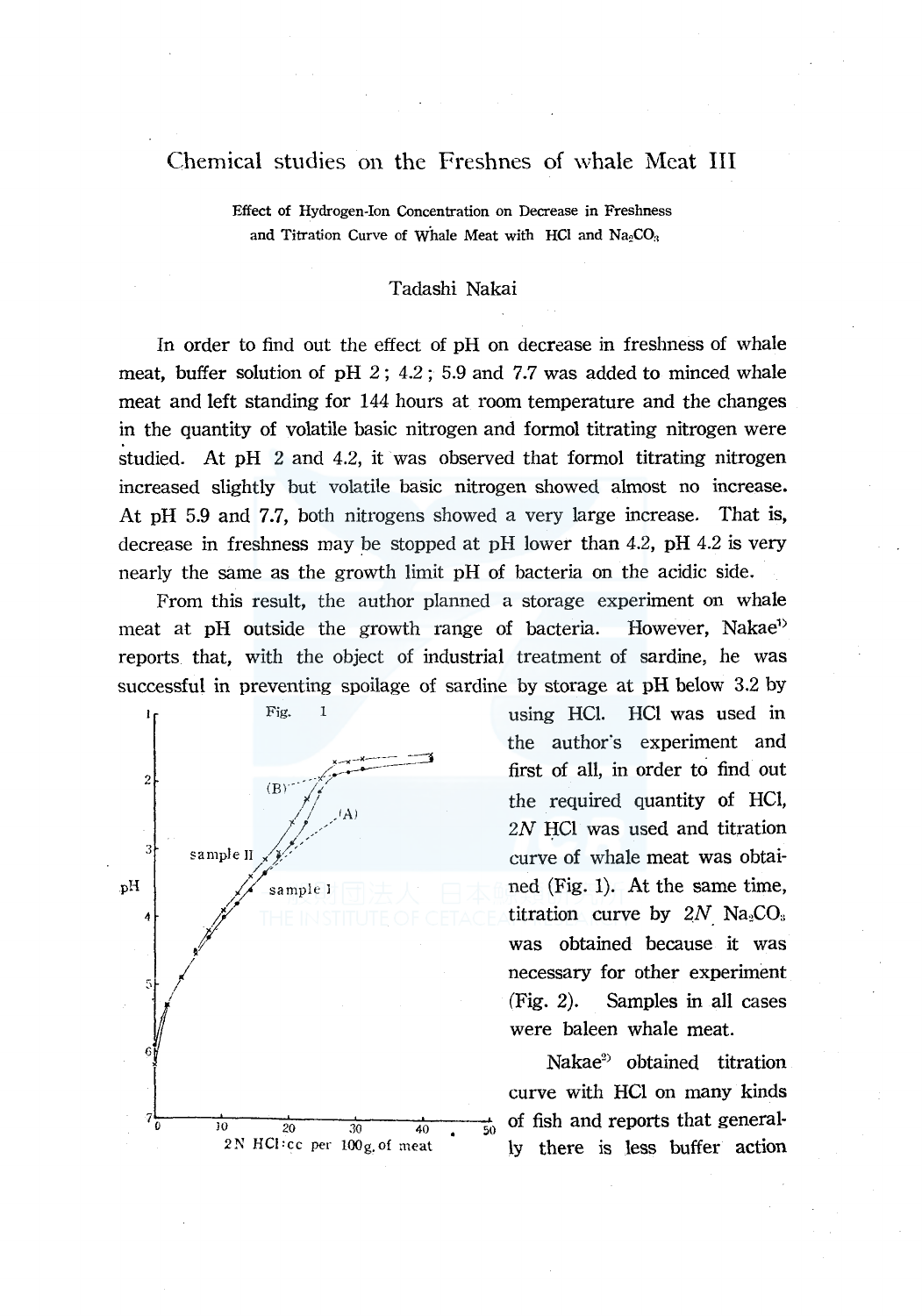Tadashi Nakai



between pH  $6-4$  and ap-. pears strongly between the pH 4-3 range. According to the result obtained by the author, with whale meat, buffer action is weak between  $pH$   $2-3$  and  $pH$ 5-7.7 range and appeared relatively strongly at other parts. As can be observed from Fig. 1, buffer capacity. was somewhat small until up pH of about 3, in Sample II which is high in fat content and low in other constituents when compar-

ed with Sample I which has the opposite content of the various constituents.

Titration curve with HCl clearly indicates that it is composed of two types of curves. For example, in the curve of Sample I there is a curve having an extension (A) and a curve with extension (B) and it shows that there is a combination of both curve in between. That is, it is assumed that curve  $(A)$  and curve  $(B)$  each indicates a separate reaction. Therefore, according to the graph, a reaction shown by curve  $(A)$  only takes place up to pH of about 3.5, next, the reaction shown by curve  $(B)$  begins and gradually reaction of curve  $(A)$  diminishes and reaction of curve  $(B)$ only takes place at pH lower than 2. The same can be said for Sample II. Thus, it is very interesting to note that clearly, two reactions takes place one after the other so it might be able to clarify a part of the chemistry of decrease in freshness by investigating this further.

If pH 3 is assumed to be the objective pH for storage, from the above results, about 200 c.c. of *2N* HCI will be required per 1 kg. of whale meat. Thus, when a lump of whale meat is soaked in half its quantity of water which also contains the aforementioned percentage of HCl, removed after 5 days and boiled together with water, decomposition of the fleshy part was great and also, the meat had an acidic taste. Therefore, this method

32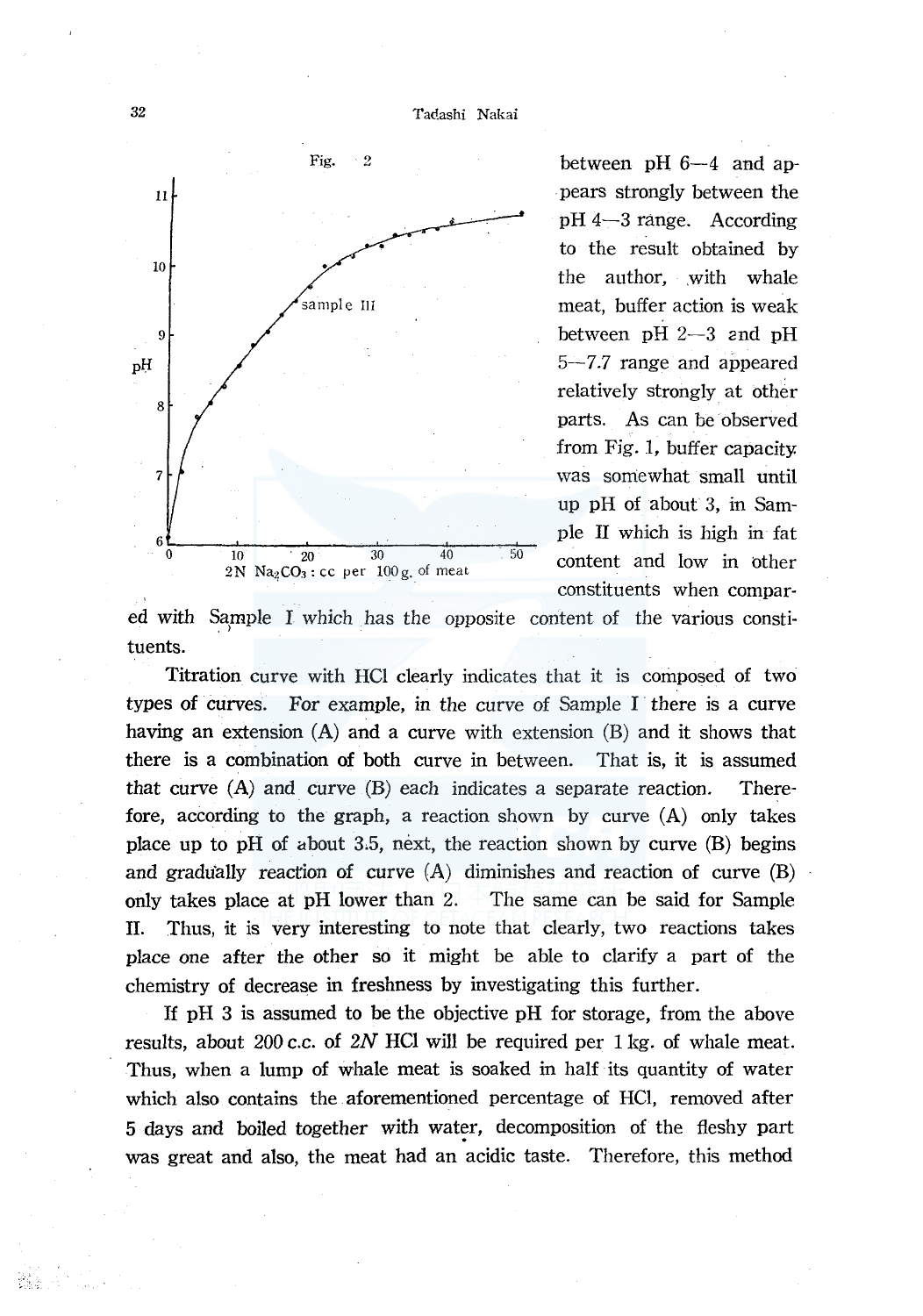can be applied for studying the quantity of volatile basic nitrogen only because actually it is accompanied by the aforementioned changes so it is inappropriate to apply this in practical cases.

Gratitude is expressed to Dr. Tsutomu Maruyama for his kind instructions and review, and appreciation is expressed to Mr. Ryusuke Fukazawa for his assistance in the expriment.

### Experiment

Changes in volatile basic nitrogen and formol titrating nitrogen in whale meat at time of adding buffer solution.

To 2 g. each of minced baleen whale meat 18 c.c. of buffer solution of pH 2, 4.2 (mixed solution of HCl-NaAc); 5.9, 7.7 (mixed solution of phosphate) was added and after standing for 144 hours at room temperature in summer, 30 c.c. of absolute alcoholic *N*/100 **H**.SO<sub>1</sub> was added to stop further changes and the following analysis made.

Volatile basic nitrogen- The above mixture is made slightly acidic, boiled mildly on a water bath to evaporate the alcohol and made to about 20 c.c., 1 g. of MgO added and as previously reported<sup>3)</sup>, volatile basic substance was collected into  $N/50$  H<sub>2</sub>SO<sub>4</sub> by the aeration method and titrated back with *N/50* NaOH.

Formol titrating nitrogen- The above mixture is made slightly acidic, heated in a mildly boiling water bath for 15 minutes, drained off and washed 3 times by heating for 5 minutes in water bath with 10 c.c. of distilled water each time. 1 c.c. of  $20\%$  sulfosalicylic acid is added to the filtrate and washing and left standing for one night. It is then filtered, washed, filtrate and washing made to 40 c.c. and 25 c.c. of this is titrated by the usual method.

|          | Volatile basic Nitrogen<br>(mg/100 g.) | Formol titrating Nitrogen<br>(mg/100 g.) |
|----------|----------------------------------------|------------------------------------------|
| At start | 43.4                                   | 100                                      |
| $pH_2$   | 41,0                                   | 131                                      |
| pH 4.2   | 44.1                                   | 154                                      |
| pH 5.9   | 361                                    | 555                                      |
| pH 7.7   | More than 389                          | 969                                      |

The result obtained was as follows :

## Titration curve.

The sample whale meat were three kinds of baleen whale meat (frozen) and their composition were as follows :